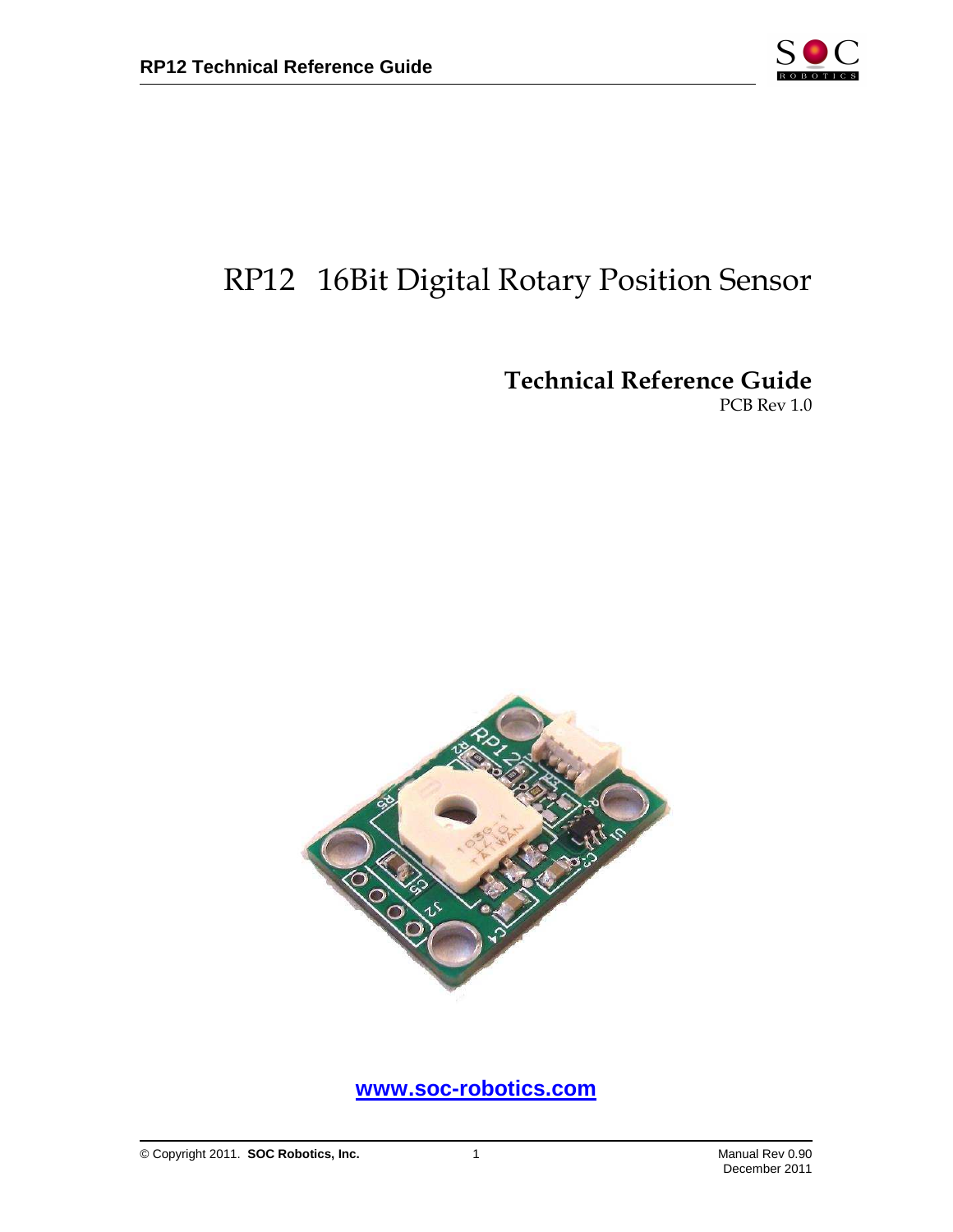

## **Overview**

The RP12 is Rotary Position sensor based on a resistive sensing element that outputs a 16 bit digital position reading on an I2C communications port. The rotary sensing element can rotary 360 degrees continuously but has a small 3-4 degree dead band where the rotary position is undefined. The resistive sensing element has a keyed 0.157in diameter hole in the center of the sensor through which a keyed rod can be inserted. A connecting rod machined with a 1/4in ID to 0.160in OD to allow attachment to a 1/4in diameter stepper or DC motor is available. The digital output is capable of resolving 0.01 degree absolute making it an extremely precise rotary sensor.

The board operates from 2.7 to 5.5VDC. The resistive sensing element is a 10K ohm resistor with a center tap connected to a 16 bit A/D converter in either a factory configured bipolar or unipolar configuration. The unipolar configuration outputs a 15 bit value while the bipolar configuration outputs a true 16 bit value. The  $A/D$  is a Texas Instruments ADS1100 with a programmable gain amplifier with 1, 2, 4 or 8x gain and a software controlled sample rate of 8 to 128 samples per second. The I2C address is set at the factory to 0x08, 0x09, 0x0A, 0x0B, 0x0C, 0x0D, 0x0E or 0x0F and can not be changed. Sample software is available from our web site to access the ADS1100 using a Wasp, MM130, MM165, MM165USB or similar controller. Default I2C address is 0x08.

Two connectors are provided – one with a small Molex four pin connector and the other a four pin header without connector.



## **RP12 Connector Pin Assignment**



Senso

UDE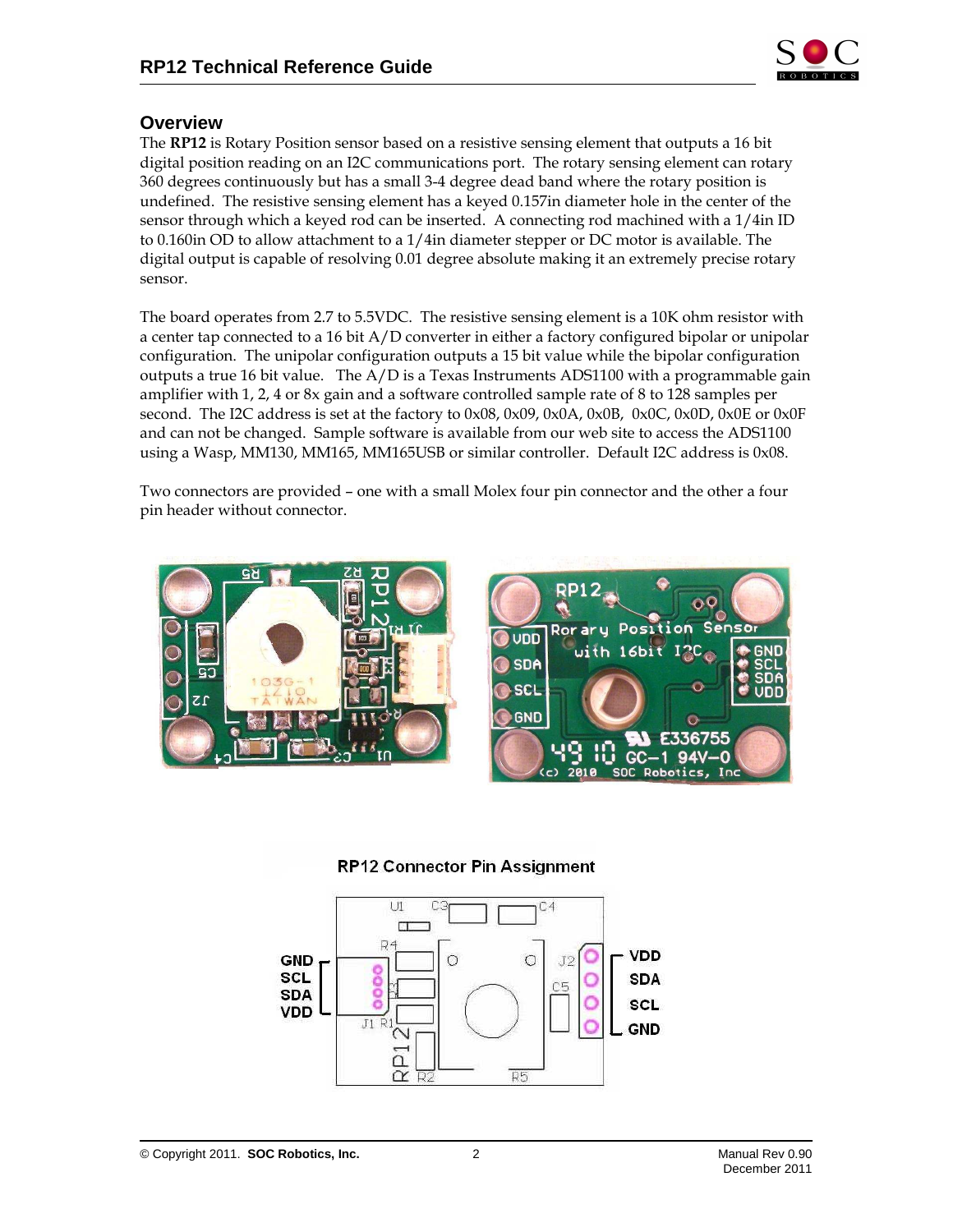

The picture below shows the optional keyed adjustment rod on the left and the RP12 mounted to a stepper motor on the right.





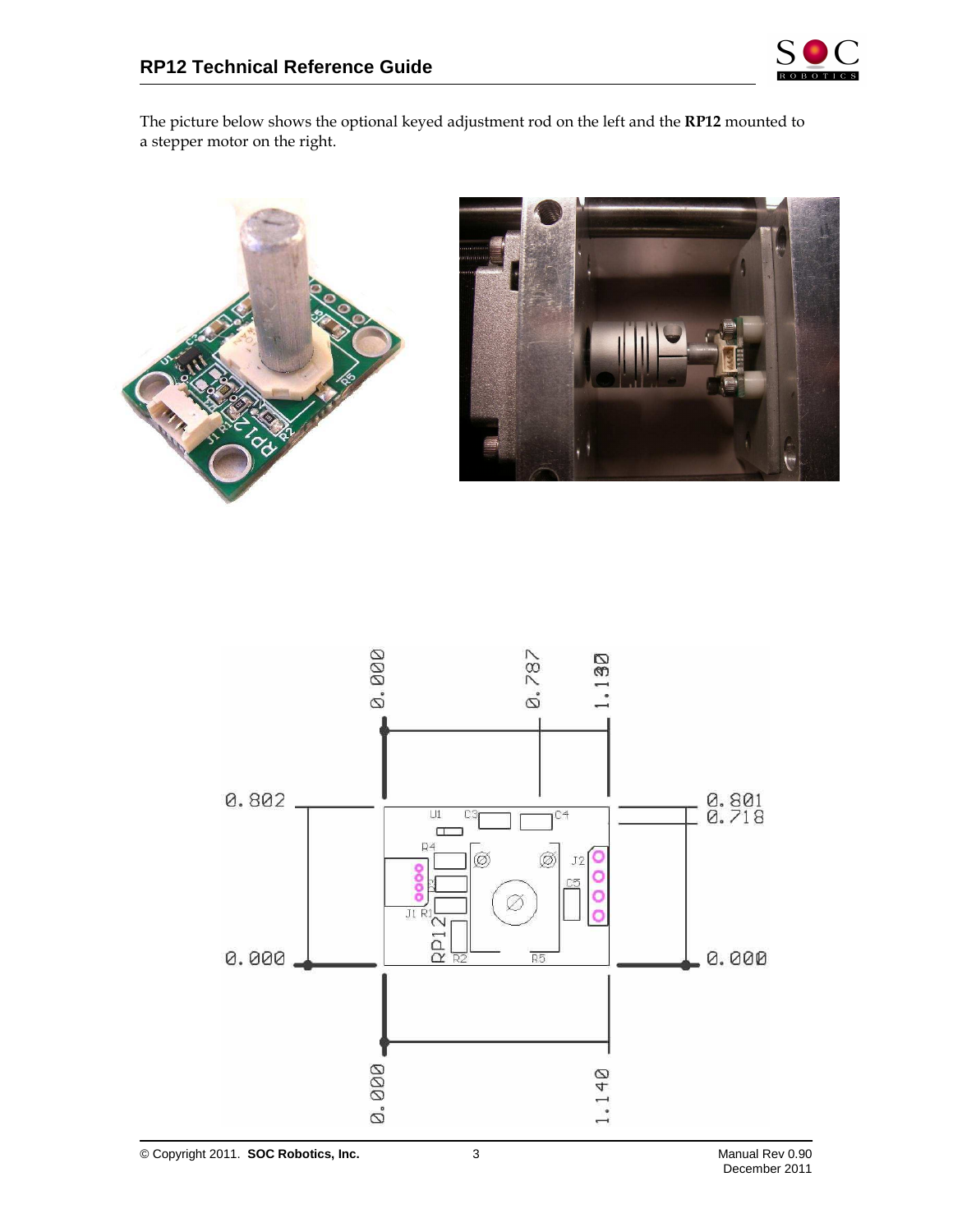

## **RP12 Circuit Schematic**

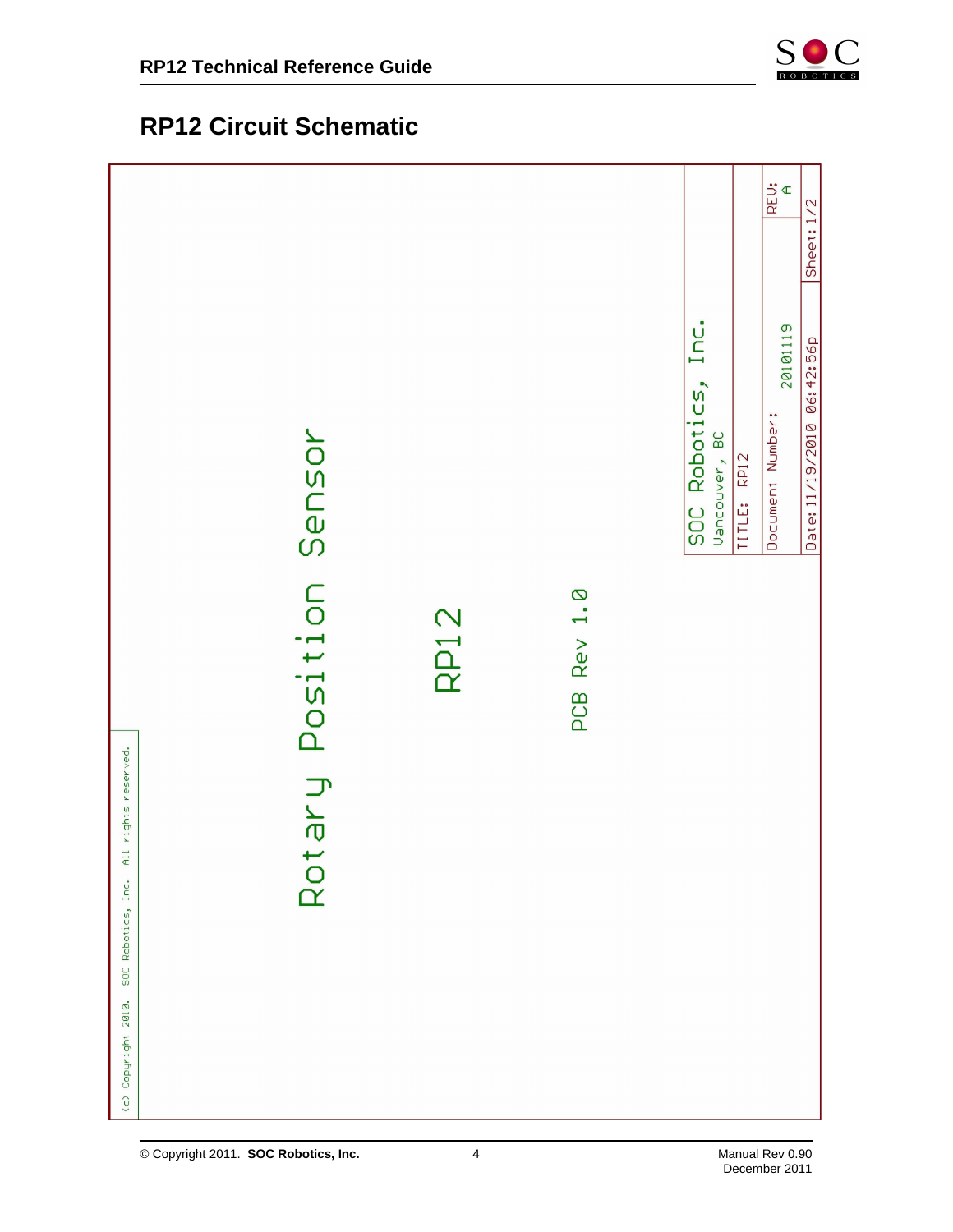